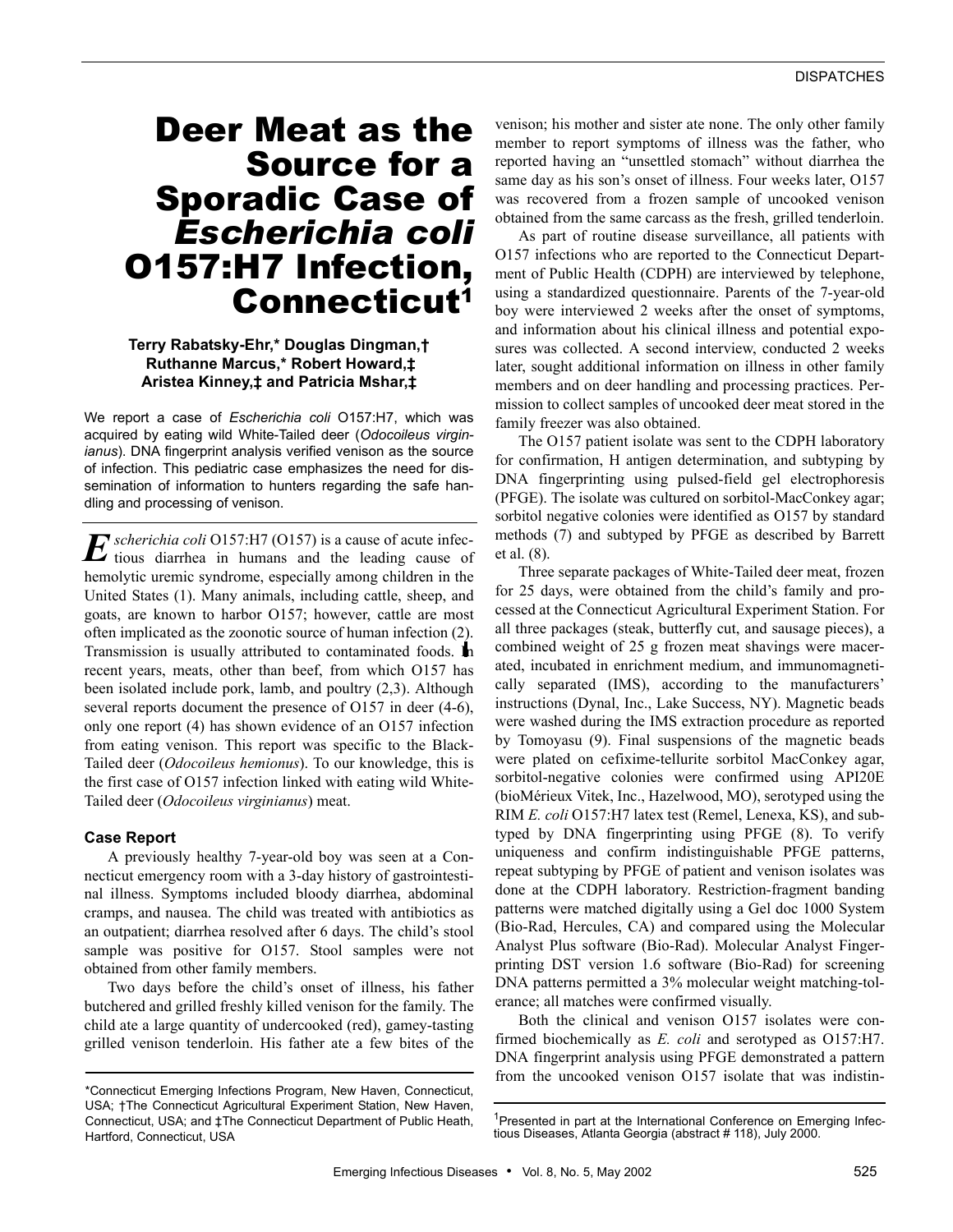# **DISPATCHES**

guishable from the pattern of the clinical O157 isolate (Figure) and unique (occurring only once) among 26 patterns previously described.

Interviews with the child's parents found no history of traditional exposures for O157 infection. The child's father provided information regarding the deer hunt and venison processing. The deer was shot (but not immediately killed) at noon in mid-November in Vermont. After tracking the wounded animal for 2 hours, the hunters located and field dressed the dead animal. An abdominal gunshot wound had resulted in intestinal rupture; no intact internal organs were visible when the deer was eviscerated in the field. No rinsing of the intestinal cavity occurred, as is general practice among deer hunters. The deer was dragged to a truck, brought back to camp, and hung outside overnight before being transported from southern Vermont to Connecticut. The deer was again hung outdoors overnight. Ambient air temperature ranged from 0°C-13°C during this period. The following morning the deer was skinned and cut into large sections. Individual sections were further cut, trimmed, and rinsed under running water before being packaged and stored in a home freezer. The tenderloin was rinsed, placed on a clean plate, refrigerated, and grilled outdoors that evening.

### **Discussion**

This investigation implicates venison from White-Tailed deer (*O. virginianus*) as the source of human O157 infection. We speculate that the deer acquired O157 from cows grazing on dairy farms in Vermont. The prevalence of O157 in White-Tailed deer sharing rangeland with cattle has been well documented (4-6). In addition, a field prevalence study in Georgia found that 3 (4%) of 77 hunter-killed White-Tailed deer carried O157 (5). Deer, like cattle, are transient carriers of O157



Figure. Pulsed-field gel electrophoresis of O157 isolates from the Connecticut child and the deer meat showing *Xba*I and *Bln*I-digested genomic DNA. Lanes 1, 5, and 9 are *Escherichia coli* G5244, a standard strain used to characterize molecular size; lanes 2 (*Xba*I) and 6 (*Bln*I) are digests from the child's O157 isolate, lanes 3 (*Xba*I) and 7 (*Bln*I) are digests from the deer meat O157 isolate, and lanes 4 (*Xba*I) and 8 (*Bln*I) are digests from an unrelated O157 patient. Numbers at right are molecular sizes (in base pairs).

and are more likely to be colonized with O157 in the fall and winter (6). Thus, deer are most likely to carry O157 during the time of greatest human exposure, the fall hunting season.

An estimated 11.3 million Americans hunt big game such as deer or elk each year (10). Nationwide, the annual big game hunting prevalence rate is 7%; regional rates vary from a low of 4% in the Pacific States (Alaska, California, Hawaii, Oregon, and Washington) to a high of 14% in the North Central States (Kansas, Iowa, Minnesota, Missouri, Nebraska, North Dakota, and South Dakota). Relatively few cases of O157 infection have been associated with eating venison over the many years of deer hunting. In a 1995 report, a cluster of household cases was linked with eating jerky made from Black-Tailed deer meat, and a sporadic case in 1987 of O157 infection in Washington State was linked to venison (4).

Routine molecular subtyping of O157 isolates by the CDPH laboratory allowed us to link the sporadic case of O157 with eating venison. Fifty-five patient isolates were subtyped during that same year; 26 distinct patterns were identified. Twenty of these patterns (77%) were unique. This marked heterogeneity of isolates is not limited to Connecticut and emphasizes that many O157 infections are sporadic and caused by contamination of raw foods as well as food preparation and hygiene behaviors.

Multiple factors contributed to the contamination of the deer meat that was eaten by the Connecticut child. The abdominal gunshot wound increased the likelihood that intestinal contents initially contaminated the deer carcass. In addition, the extended time it took the deer to die, fecal contamination of the abdominal cavity, the warm day and mild evening temperatures, and the 2-day interval between deer kill and processing likely supported the dissemination and growth of O157 throughout the carcass. Lastly, a large quantity of undercooked venison tenderloin was eaten.

Hunters who handle wild game in the field are sometimes unaware of the risk of contaminating the meat with foodborne pathogens while dressing, handling, and transporting it. Contamination of game is usually related to the manner in which the animal is killed, dressed, handled, or processed. Improper temperature control, preservation, and cooking may also contribute to contaminated game. Proper handling of deer carcasses begins in the field with a clean shot to the neck or torso (lungs, heart, liver) and quick removal of the intestines/entrails (field dressing) from the abdominal cavity. If any of the internal organs smell offensive, or exhibit discharge, or blood is seen in the muscle, the flesh is unfit for consumption. The abdominal cavity should be cleaned, dried, and cooled to <5°C until the meat is processed.

This case study provides direct evidence for O157 in White-Tailed deer and is the first report to link human illness to the presence of O157 in this species of deer. Our findings contribute to the body of evidence that eating venison may be a source of human infection and highlight the need to provide hunters with guidelines for the proper handling and processing of deer carcasses.